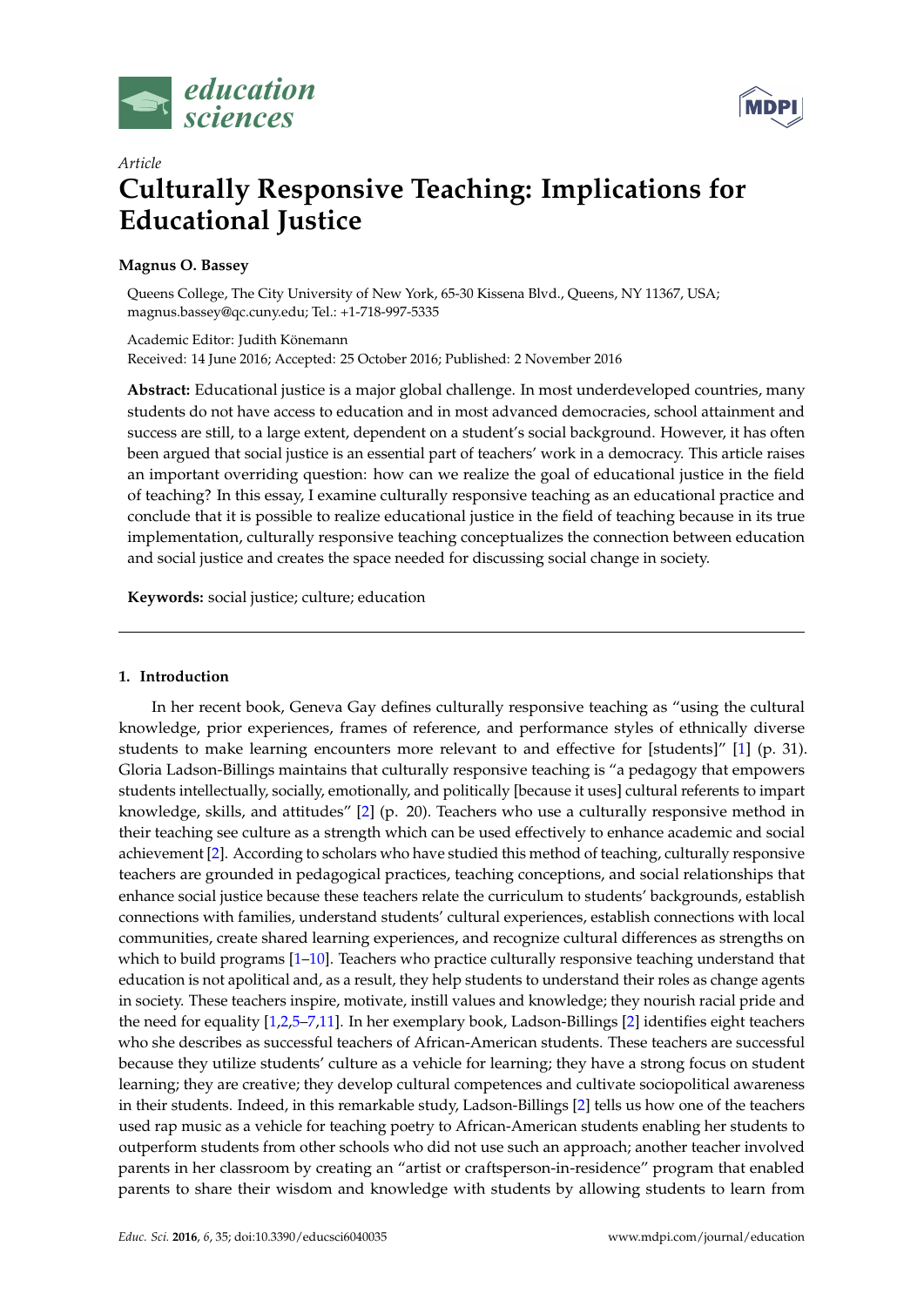parents in the community. Parents were often invited to this teacher's classroom to share their cultural knowledge with students. In a different direction, a teacher encouraged her students to use their native languages in class while learning the standard language simultaneously, resulting in her students' remarkable ability to be fluent in both languages [\[2\]](#page-4-1). Similar studies of culturally responsive teaching by Gehlbach [\[12\]](#page-4-6); Johnson, Nyamekye, Chazan and Rosenthal [\[13\]](#page-4-7); Gay [\[1\]](#page-4-0); Delpit [\[6\]](#page-4-8); Lipman [\[7\]](#page-4-4); Maiga [\[8\]](#page-4-9); Shujaa [\[9\]](#page-4-10) and Tate [\[10\]](#page-4-2), recorded similar academic successes by students in different subject areas. The reason why teachers who practice culturally responsive teaching are successful is that they are enthusiastic about their work; they are respectful of parents, and they understand Black children's duality of operating in many worlds: that is, in the world of their home environment, in the world of the school community, and in the world of the global community. Other characteristics of empowering teachers are that they support culture as an integral part of the school experience, they have very few discipline problems in their classrooms and have very high attendance rates. As a result, students score at the highest percentile on standardized tests in their classes [\[1,](#page-4-0)[2](#page-4-1)[,5](#page-4-3)[,6\]](#page-4-8). Because students in these classes experience academic success they develop critical competence and critical consciousness. Indeed, after a careful review of numerous educational studies, Gay [\[1\]](#page-4-0) concluded that African-American students perform better in schools where teaching is filtered through their own experiences. To be effective, teachers of minority students must have the courage, confidence and competence to teach in a culturally responsive manner. Recent scholarships on empowering pedagogy for minority students include those by Bassey; Ladson-Billings; Gay; Johnson et al.; Gehlbach; Hammond; Delpit; Lipman; Maiga; Shujaa and Tate [\[1](#page-4-0)[–10](#page-4-2)[,12](#page-4-6)[–14\]](#page-4-11). These studies underscore the importance of culturally responsive teaching because, as these researchers found out, culturally responsive teaching is good for all children. In culturally responsive classrooms all children are valued and their contributions recognized; teachers are responsive to the needs of all children; they care for all children; they begin with common ground but celebrate the unique contributions of every child; they use multiple teaching and learning strategies to engage students in active learning that encourages the development of critical thinking, problem solving and performance skills; and indeed, these teachers are able to adapt instruction to meet the needs of individual students [\[1](#page-4-0)[–5,](#page-4-3)[7–](#page-4-4)[9,](#page-4-10)[14,](#page-4-11)[15\]](#page-4-12). Empowering teachers make good teaching choices by eliciting, motivating, engaging, supporting, and expanding the intellectual abilities of all students [\[14\]](#page-4-11).

By using a culturally responsive method of teaching, civic citizenship and social justice can be achieved because culturally responsive teaching encourages students to be active participants in the fight for social change and social justice through social activism by volunteering, doing charity work, engaging in civic duties and civic values [\[2\]](#page-4-1). Chilcoat & Ligon [\[16,](#page-4-13)[17\]](#page-5-0), Perlstein [\[18\]](#page-5-1) and Levy [\[19\]](#page-5-2) describe an example of such a curriculum for African-American students in Mississippi that was designed to make students to become a force for social change. The curriculum was initiated to empower students to critically examine their existing conditions so as to "gain knowledge and confidence to activate change, and to prepare themselves to contribute creatively and positively in their communities" [\[17\]](#page-5-0) (p. 2). The students were "acquainted with different points of view; to stimulate, challenge, and expand ideas and opinions; to explore possibilities of community and social improvement through collective decision making; and, hopefully, to effect those possibilities" [\[17\]](#page-5-0) (p. 3). In their classrooms, students were taught how to channel their frustrations appropriately to initiate change because culturally responsive teaching encourages students' involvement in social development projects through collective action as a way of effecting change in their own communities. Furthermore, by enhancing students' capacity for democratic participation, students become active and engaged citizens.

### **2. Culturally Responsive Teaching as Social Justice Education**

An important overriding concern I raised in my introduction was: how can we realize the goal of educational justice in the field of teaching? While there is a great deal of contention about what social justice in education means, Jessica Heybach [\[20\]](#page-5-3) provides three perspectives of social justice which I find interesting and relevant to this discussion. These are: social justice as a means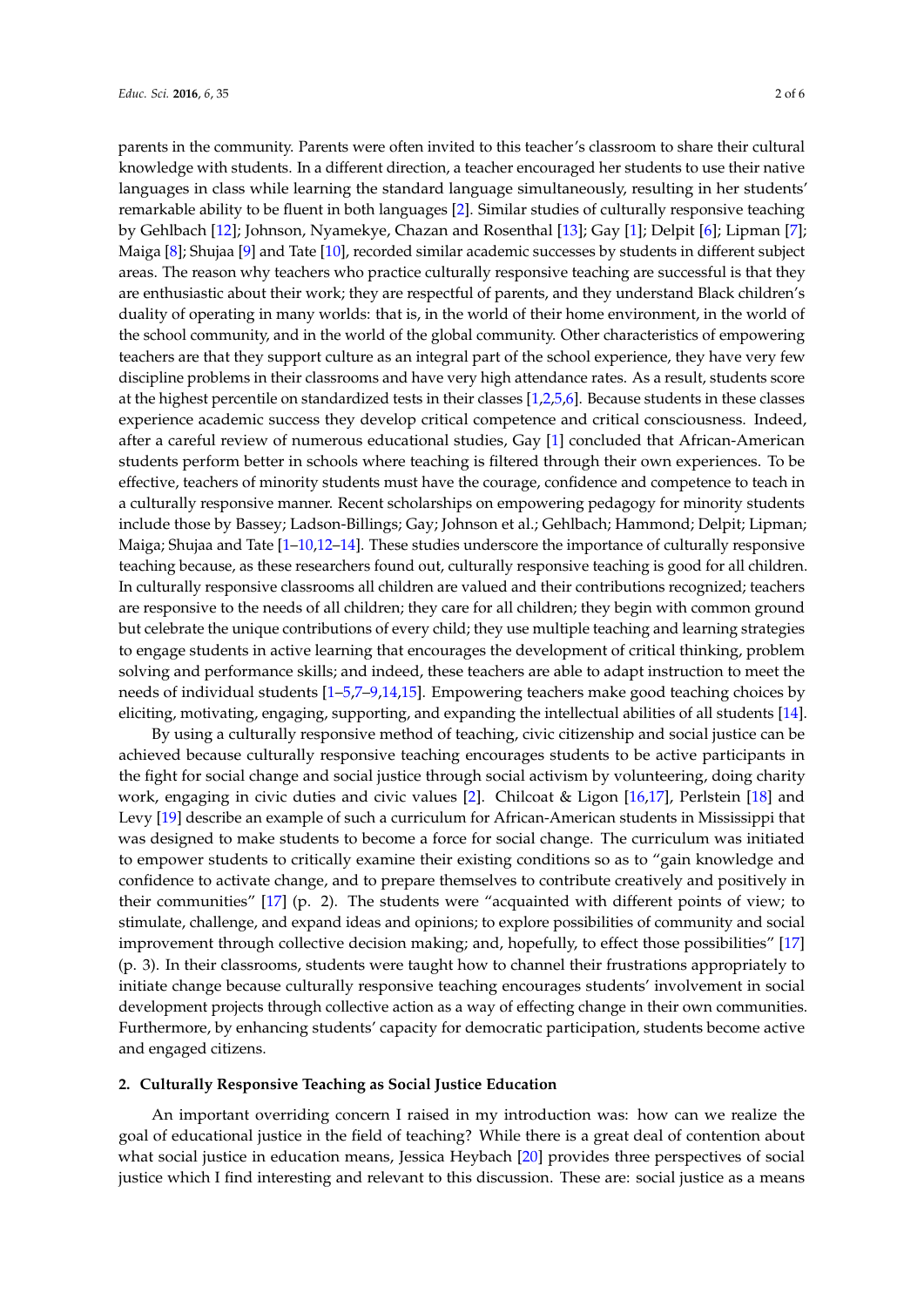of exposing and altering the institutions which perpetuate systematic oppression; social justice as a means of perceiving oppressive patterns that affect students as individuals and others in society; and social justice as a means of developing wide-awakeness [\[20\]](#page-5-3) (p. 239). Gloria Ladson-Billings [\[5\]](#page-4-3), one of the leading scholars in culturally responsive teaching maintains that, "[b]eyond . . . individual characteristics of academic achievement and cultural competence, students must develop a broader sociopolitical consciousness that allows them to critique the cultural norms, values, mores, and institutions that produce and maintain social inequalities" [\[5\]](#page-4-3) (p. 162). In a number of articles, Chilcoat and Ligon [\[16](#page-4-13)[,17\]](#page-5-0), Perlstein [\[18\]](#page-5-1), Ladson-Billings [\[5\]](#page-4-3), Levy [\[19\]](#page-5-2), describe innovative instructional programs in Freedom Schools for African-American students which allowed students to participate in community, critical thinking and political activities using progressive democratic instructional methods. The methods used in these schools included discussion in art, social action, creative writing, drama, newspaper commentaries, social action projects and role playing in class. Students were allowed to examine public policies critically so that they could participate in civic transformations effectively. They explored forms of systemic oppression, inequality and social hierarchy. The curriculum set for itself the task of uncovering how power is used to either frame or distort processes or interactions and unraveled, unmasked and critiqued domination and discrimination [\[5](#page-4-3)[,16](#page-4-13)[–19\]](#page-5-2). Students were required to confront, contradict, and contest inequality and unequal power relations particularly when differences were used to justify systemic inequalities in society.

Culturally responsive teaching is informed by the principles and practices of freedom, equality and social justice [\[4](#page-4-14)[,5\]](#page-4-3). Its integrated focus is demonstrated by its involvement in concrete struggles for the freedom of all peoples. In her study, Ladson-Billings states that she went into the classrooms "to examine both the political and the practical" [\[2\]](#page-4-1) (p. 15), and notes: "I wanted to see not only why a certain kind of teaching helped the students to be more successful academically but also how this kind of teaching supported and encouraged students to use their prior knowledge to make sense of the world and to work toward improving it" [\[2\]](#page-4-1) (p. 15).

Indeed, what Gloria Ladson-Billings [\[2\]](#page-4-1) envisioned and in some instances saw in some of the schools that she studied was a linkage between academic work and community engagement in the classrooms [\[2\]](#page-4-1) (pp. 156–157). The exalting thing about the workings of these classes was that students were not only challenged to ask the 'why' questions, they were challenged to uncover the causes of injustice and to envision themselves as agents of change because culturally responsive teaching emphasizes social justice outcomes over and above mere citizenship objectives. It should be pointed out that social justice outcomes include not only patriotism to country but also "allegiance to universal human values, democratic ideals, and human rights and dignity of all people in the world" [\[21\]](#page-5-4) (p. 10). Recognizing the importance of these intersections enables teachers to develop a teaching approach that emphasizes the importance of being able to relate to others and to empathize with their thoughts and feelings, which lends itself to the development of mutual respect.

Culturally responsive teaching focuses on social change and social justice and encourages students to engage in civic and social justice initiatives. It insists that students develop a commitment to service as well as to social justice ideals. It starts from the premise that society is not perfect, therefore, it encourages students to uncover the root causes of such imperfections. By understanding society's imperfections, a student's consciousness is raised about issues of society's injustice. In culturally responsive classes, students are taught to balance classroom components with social responsibility as well as commitment to community change [\[2\]](#page-4-1). As a result, during the semester, students are engaged in their chosen social justice endeavors or in some form of community political activism which may include registering voters, participating in school board meetings, serving in soup kitchens, helping at homeless shelters, taking care of the poor etc. The consideration here is for students to acquire civic participation skills including, "organizing and conducting public meetings, preparing agendas, writing letters to newspapers and politicians, public speaking, conducting opinion polls, campaigning, utilizing leadership skills, and volunteering" [\[21\]](#page-5-4) (p. 18). According to Mitchell [\[22\]](#page-5-5), "The concepts and issues of identity, oppression, power, and privilege raised through dialogue in the (culturally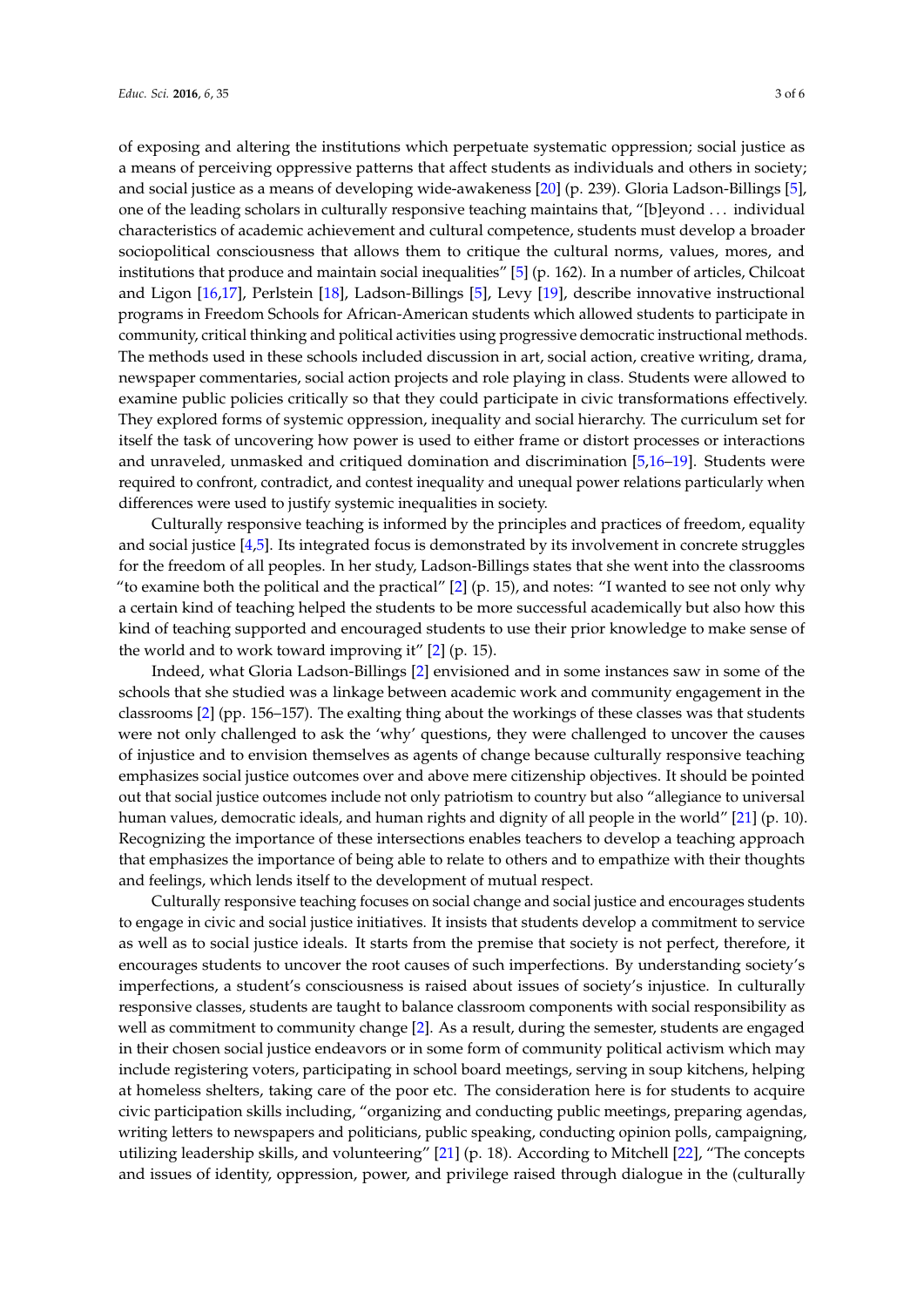responsive) classroom in tandem with the action of meaningful service in the local community and reflection on both offers the praxis that can lead to the perspective and action desired from students in developing commitments to social justice "[\[22\]](#page-5-5) (p. 109).

Other rallying points in favor of culturally responsive teaching is that it cements the connection between social justice and pedagogy and creates the space needed for discussing social change in the classroom [\[2](#page-4-1)[,5](#page-4-3)[,23\]](#page-5-6). Rather than wallow in or blame their students' lack of resources for low performance, culturally responsive teachers do something to create a vibrant learning environment for their students. For example, a leading advocate tells us how he collaborated with his African-American fifth graders to acquire the learning resources that his students needed [\[24\]](#page-5-7). The teacher, Mr. Schultz, co-created a year-long authentic, transformative and integrated curriculum with African-American fifth graders in Chicago, Illinois to get a new school building for his students and their community. He wrote, "In their quest to replace their under-funded and marginalized school, the students were 'able to identify root causes of problems' and also ready and willing to implement 'strategies that might bring about substantive changes'" [\[24\]](#page-5-7) (p. 166). Having identified the poor condition of their school building as the major problem confronting them, Mr. Schultz's fifth graders came up with strategies to act and effect change. Their most critical issue was their decaying school building. The students identified how they would make their problem known to the community by pinpointing people to talk to, making their plight known through publications in newspapers and magazines and button holding politicians. Those that the students targeted were law makers, members of the school board, school administrators and staff, political leaders and major corporations. Two newspapers were chosen by the class to help in the publicity. The students also discussed ways of putting pressure on members of the community to achieve their goals. Their approach included "surveying students, teachers, and staff; petitioning; interviewing people with power in the community; writing letters to the legislature and inviting politicians to the school; holding a press conference; and producing a documentary video" [\[24\]](#page-5-7) (p. 169). Other approaches adopted by the students included composing letters to the media, writing to people who mattered in the community as well as writing letters to the political elites in the community. Within a very short period of time newspapers and the entire community picked up the students' story and people in the community started to demand answers. Academically, the students learned several skills in the process including cooperative work, how to conduct surveys, how to make documentations and how to take photographs. They also learned how to write, make assessments, analyze data and solve mathematics problems. He maintained that the students' hard work was healthily rewarded with a better school building in subsequent years and numerous public service awards [\[24\]](#page-5-7). He concluded:

[The students'] initiative and perseverance paid off. Although there was some disappointment and frustration in not getting an immediate response from the 'decision makers at the board of education and the city,' other people certainly responded, hearing the cries for equity in schooling. From local legislators visiting and lobbying on the students' behalf . . . , to inquiries from university professors interested in writing about the project, to concerned citizens—including Ralph Nader-paying visits, the students were applauded and awarded for their fine work. [\[24\]](#page-5-7) (p. 171)

Culturally responsive teachers view the cycle of social, educational and other injustices in society through the lens of political analysis of power and legitimation of meanings. The important argument here is that privilege, identity and disadvantage have been used to justify systemic inequalities in society through the dynamics of power. In its effort to contest inequality, culturally responsive teaching therefore instills in students a sense of self and political consciousness designed to empower them in transforming the political landscape as a way of ushering in a more equitable democracy [\[23\]](#page-5-6). This is to say, culturally responsive teaching rejects the view that schools are apolitical. On the contrary, it construes schooling as a form of cultural politics which influences not only the construction and production of meaning but how identities are formed and reproduced in society. Its overarching purpose then is to transform structural inequalities as it affects various groups in society. Therefore,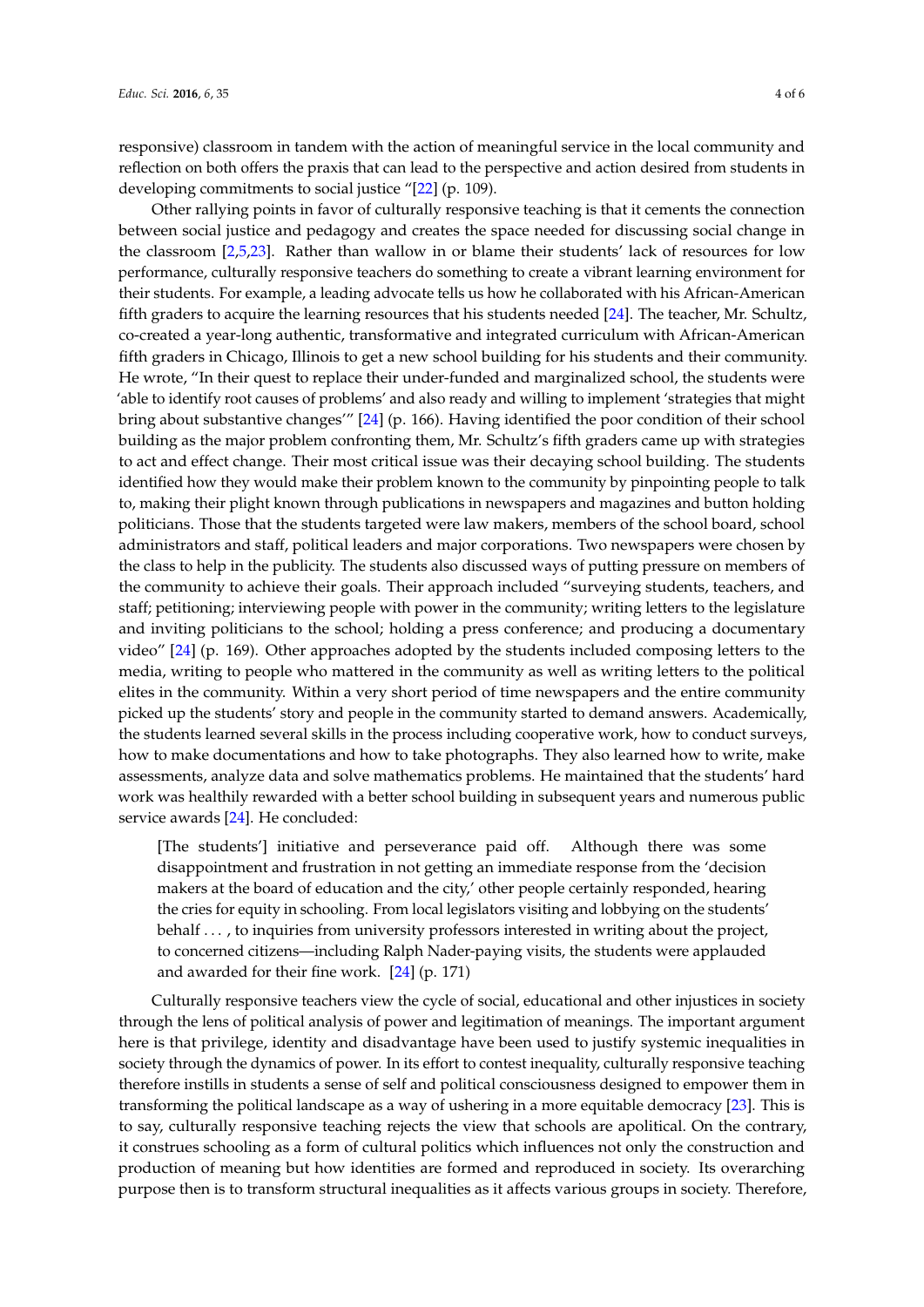culturally responsive teaching not only teaches students how differences have been used as tools for justifying inequalities but informs them how to transcend the boundaries of injustice and debilitating restrictions imposed by the wider society on some citizens [\[3,](#page-4-15)[4\]](#page-4-14). As such, it provides not only awareness of, but the means for constructing countervailing platforms of struggle by teaching students how to interlock with civil society in order to change despair into hope and hope into optimism. In other words, culturally responsive teaching is critical of domination, discrimination, subjugation and dehumanization of individuals and groups. It calls for public policy to be informed by the spirit of equity, social justice and fairness to all [\[3,](#page-4-15)[4\]](#page-4-14).

#### **3. Conclusions**

This article maintains that a truly transformative agenda of social justice can be achieved by using culturally responsive teaching in our classrooms because culturally responsive teaching activates civic citizenship of all students, keeps students awake, and makes them active participants in the fight for social change. Also, studies by numerous scholars [\[1](#page-4-0)[,2](#page-4-1)[,5–](#page-4-3)[10](#page-4-2)[,12](#page-4-6)[–14\]](#page-4-11), show that students, particularly minority students, do better academically in schools where teachers use culturally responsive teaching than in schools where teachers do not use such a method.

**Conflicts of Interest:** The author declares no conflict of interest.

### **References**

- <span id="page-4-0"></span>1. Gay, G. *Culturally Responsive Teaching: Theory, Research, and Practice*, 2nd ed.; Teachers College Press: New York, NY, USA, 2010.
- <span id="page-4-1"></span>2. Ladson-Billings, G. *The Dreamkeepers: Successful Teachers of African American Children*, 2nd ed.; Jossey-Bass: San Francisco, CA, USA, 2009.
- <span id="page-4-15"></span>3. Bassey, M.O. Education for civic citizenship and social justice: A critical social foundations approach. *Educ. Chang.* **2010**, *14*, 247–257. [\[CrossRef\]](http://dx.doi.org/10.1080/16823206.2010.522062)
- <span id="page-4-14"></span>4. Bassey, M.O. The centrality of experience in Carter G. Woodson's *The Mis-Education of the Negro*. *J. Philos. Hist. Educ.* **2015**, *65*, 123–135.
- <span id="page-4-3"></span>5. Ladson-Billings, G. But that's just good teaching! The case for culturally relevant pedagogy. *Theory Pract.* **1995**, *34*, 159–165. [\[CrossRef\]](http://dx.doi.org/10.1080/00405849509543675)
- <span id="page-4-8"></span>6. Delpit, L. *Other People's Children: Cultural Conflict in the Classroom*; The New Press: New York, NY, USA, 1995.
- <span id="page-4-4"></span>7. Lipman, P. "Bringing out the best in them": The contribution of culturally relevant teachers to educational reform. *Theory Pract.* **1995**, *34*, 202–208. [\[CrossRef\]](http://dx.doi.org/10.1080/00405849509543680)
- <span id="page-4-9"></span>8. Maiga, H.O. Bridging classroom, curriculum, and community: The Gao school museum. *Theory Pract.* **1995**, *34*, 209–215. [\[CrossRef\]](http://dx.doi.org/10.1080/00405849509543681)
- <span id="page-4-10"></span>9. Shujaa, M.J. Cultural self meets cultural other in the African American experience: Teachers' responses to a curriculum content reform. *Theory Pract.* **1995**, *34*, 194–201. [\[CrossRef\]](http://dx.doi.org/10.1080/00405849509543679)
- <span id="page-4-2"></span>10. Tate, W.F. Returning to the root: A culturally relevant approach to mathematics pedagogy. *Theory Pract.* **1995**, *34*, 166–173. [\[CrossRef\]](http://dx.doi.org/10.1080/00405849509543676)
- <span id="page-4-5"></span>11. Fairclough, A. *A Class of Their Own: Black Teachers in the Segregated South*; The Belknap Press of Harvard University Press: Cambridge, MA, USA, 2007.
- <span id="page-4-6"></span>12. Gehlbach, H. Creating birds of similar feathers: Leveraging similarity to improve teacher-student relationships and academic achievement. In *SEYS Educational Psychology Lecture Series*; Department of Secondary Education and Youth Services, Queens College, The City University of New York: New York, NY, USA, 2014.
- <span id="page-4-7"></span>13. Johnson, W.; Nyamekye, F.; Chazan, D.; Rosenthal, B. Teaching with speeches: A Black teacher who uses the mathematics classroom to prepare students for life. *Teach. Coll. Rec.* **2013**, *115*, 1–26.
- <span id="page-4-11"></span>14. Hammond, Z. *Culturally Responsive Teaching & the Brain*; Corwin: Thousand Oaks, CA, USA, 2015.
- <span id="page-4-12"></span>15. Athanases, S.Z.; Wahleithner, J.M.; Bennett, L.H. Learning to attend to culturally and linguistically diverse learners through teacher inquiry in teacher education. *Teach. Coll. Rec.* **2012**, *114*, 1–50.
- <span id="page-4-13"></span>16. Chilcoat, G.W.; Ligon, J.A. Developing democratic citizens: The Mississippi freedom schools as a model for social studies instruction. *Theory Res. Soc. Educ.* **1994**, *22*, 128–175. [\[CrossRef\]](http://dx.doi.org/10.1080/00933104.1994.10505719)